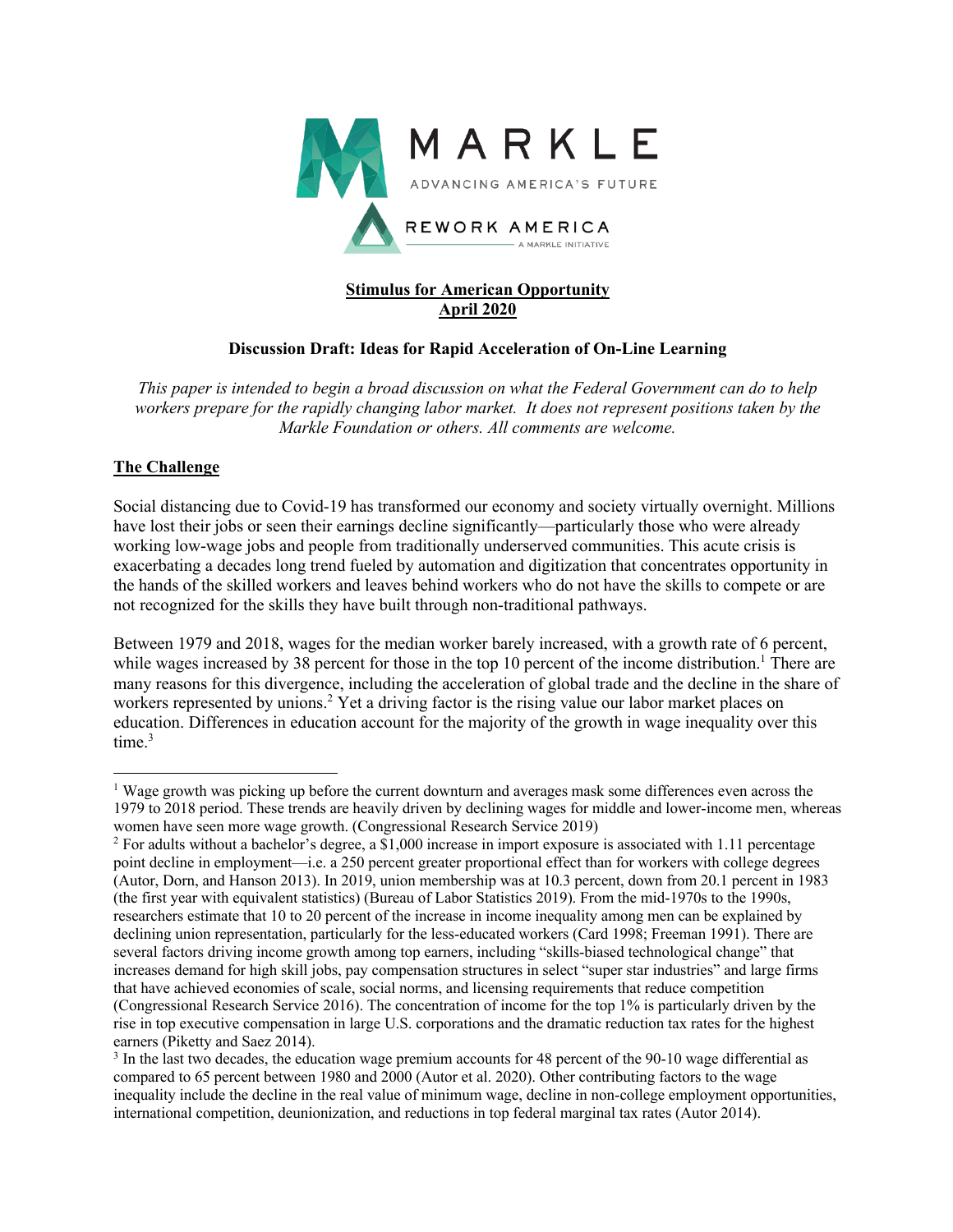In the Great Recession of 2008, the hardest hit workers were those without additional education, while the jobs created in the recovery overwhelmingly went to those with a bachelor's degree. The early weeks of this economic crisis indicate similar forces are at work, with the most acute impacts felt in low wage jobs and sectors.4

## **Federal economic policy so far has rightfully prioritized the short-term goal of stabilizing incomes for vulnerable Americans. Yet to prevent rising inequality, it must go further to build a new system of adult learning that enables every adult to access opportunities to pursue education and skill building they need to thrive in an uncertain future.**

While social distancing remains in effect, neither short-term training nor traditional job creation strategies will be sufficient to get people back to work. Yet during this time of suffering and uncertainty, there is an opportunity to make an investment in our long-term economic future by creating an opportunity for everyone to pursue the new, good-paying jobs that are created. During recessions, the demand for education and training services tends to increase, especially among those who are unemployed.<sup>5</sup> While people who are economically secure seek out additional education and skills to increase their competitiveness, those without sufficient resources or support to pursue these opportunities risk falling even further behind. Without an intentional plan to make learning available to all impacted people particularly those without a bachelor's degree—this crisis will dramatically accelerate the forces of inequality.

Yet, unlike previous recessions, social distancing requirements are quickly making digital learning the primary source of education and skill building as schools, colleges, and employers move their operations online. This creates an opportunity to quickly build on advances in delivering virtual and online education and increase the capacity of this system to deliver effective education and training at scale.

This crisis will make dramatic changes in the skills employers will be hiring for. This new learning system should focus on understanding these skill needs and preparing people to fill jobs quickly as they become available, while also creating effective pathways towards longer term education and skill development for those who are not currently able to compete.

Policymakers should consider bold steps to empower all adults by expanding access to digital learning and providing the support for each adult to choose a learning pathway that is right for them. The discussion paper below lays out ideas to:

- Expand access to funding for education and training to economically vulnerable adults.
- Promote effective education and training programs that improve economic mobility
- Encourage the creation of new online and virtually delivered programs that get results for adult learners.
- Study the transition of traditional programs to online programs
- Expand career coaching and equip career coaches with the skills, tools and data to support workers
- Support the creation of a worker-owned skills portfolio that captures a more complete picture of what a worker can do

<sup>4</sup> The US Private Sector Job Quality Index estimate that more than 35 million low-wage and low-hour jobs are at risk (Job Quality Index 2020). Immediate-risk industries include retail, passenger transportation, arts and entertainment, accommodation, restaurants and bars, and a variety of other personal services (Brookings 2020)

<sup>&</sup>lt;sup>5</sup> For example, postsecondary enrollment increased dramatically during the Great Recession with enrollment levels 33 percent higher in 2011 as compared to prerecession levels in 2006 (U.S. Census Bureau 2018). Between 2007 and 2009, college enrollment increased by over 25% among the unemployed (Barr and Turner 2015).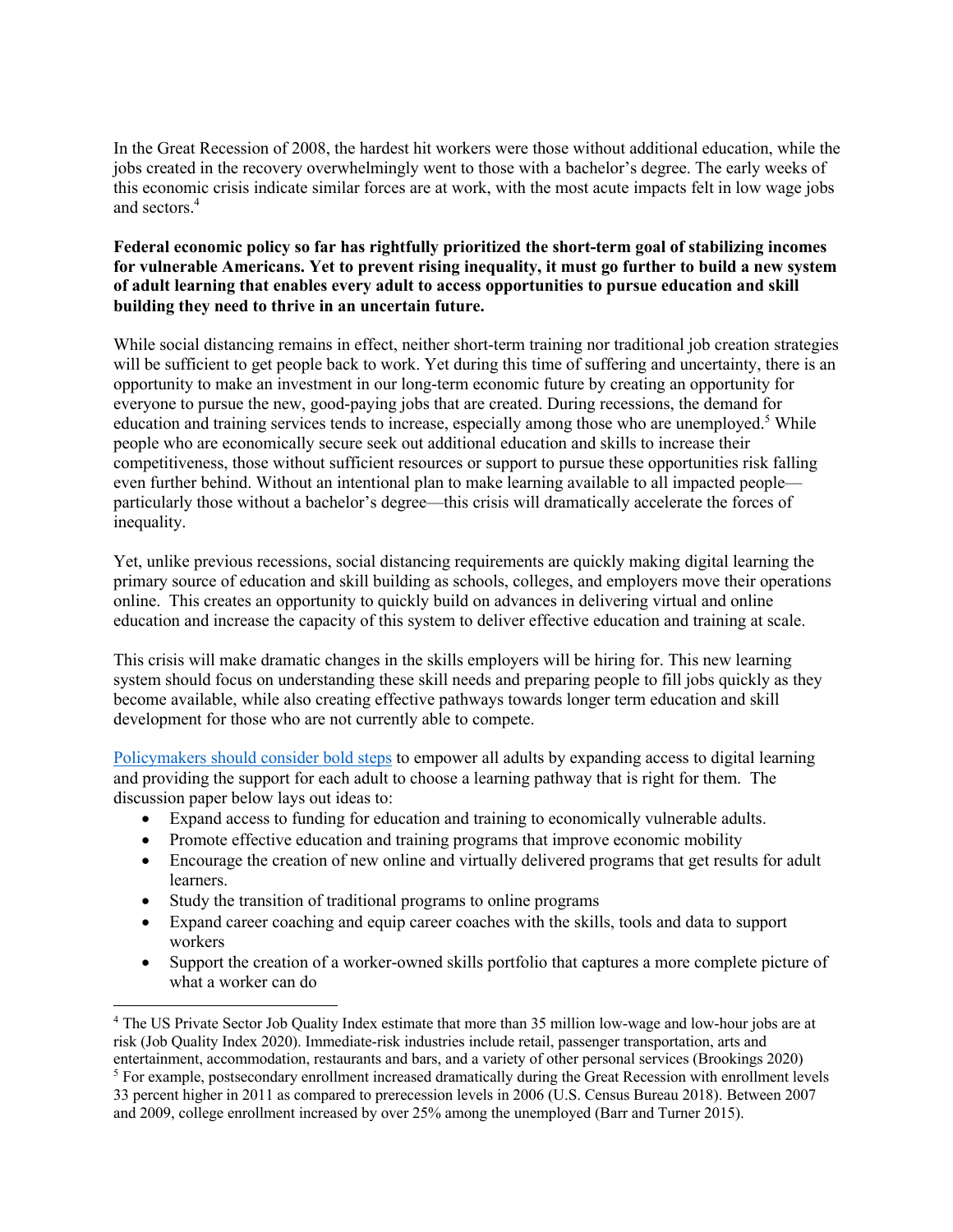• Make a national investment in labor market data and technology to understand a rapidly changing labor market

# **The Opportunity**

# **1. Expand access to effective digital learning to all adults**

Many people who have suffered job loss or drastically reduced hours don't have extra income to pay for education and training, limiting their access to both effective short-term skill building programs and longer-term degree programs that could help them be competitive for good jobs when they become available. In past recessions, only a small fraction of people was able to get assistance in paying for education and training. In 2009 and 2010, only 270,000 people received training under the workforce investment act despite more than 15 million people being unemployed. <sup>6</sup> Today, there is a significant need to make effective, virtually delivered career-oriented learning opportunities available to those who need it. Yet people who receive Unemployment Insurance are required to pursue training programs on eligible provider lists, which do not include enough online education programs. This makes it difficult for these programs to meet the scale of the demand that is rapidly emerging. To address this challenge federal policy makers and states can explore ideas to:

• *Expand access to funding for education and training to economically vulnerable adults.* To make the opportunity of digital learning available to all, the Federal Government should commit to making effective, affordable, and accessible learning and skill building available for everybody who needs it throughout the course of their lives. To start, this funding could be made available to those who have already been impacted by the current crisis through job loss or reduced hours. A recent Strada/Gallop poll indicated that this is over 60 percent of Americans. Immediate funding should be made easy for people to access, starting with those most impacted by the crisis. For example, people could qualify by virtue of being on unemployment insurance, the new pandemic unemployment assistance program, or on furlough or reduced hours from their employers. In the long-term, policymakers should consider extending eligibility to a broader set of people including all adults without a bachelor's degree, all of whom are at a disadvantage in the current economy.

Workers should be able to use these funds at programs of any length—from short term programs to bachelor's degrees—but only effective programs that can help participants improve their job and career prospects. Policymakers should consider ways to make the amount that a person receives directly related to the program effectiveness, cost, and the individual's ability to pay. Policy should also explore how to provide funding generous enough to allow people to pursue programs that that offer the services that evidence shows increases their chances of completion and success, such as navigation support to help people identify social services and coaching to help them persist in the program.

• *Promote effective education and training programs that improve economic mobility.* In a period of limited resources and economic uncertainty, it is critical that workers use their time and resources to pursue programs that put them in a meaningfully better position to succeed in the changing economy. Traditional ways of assessing program value such as the length of the

<sup>&</sup>lt;sup>6</sup> For example, from July 1, 2009 to June 30, 2010, only a reported 268,485 people received training services through the Workforce Investment Act, despite more than 1.73 million people participating in WIA during that program year (U.S. Department of Labor 2015). The number of people unemployed during this same time period averaged more than 15 million people at an unemployment rate of 9.8 percent (U.S. Bureau of Labor Statistics).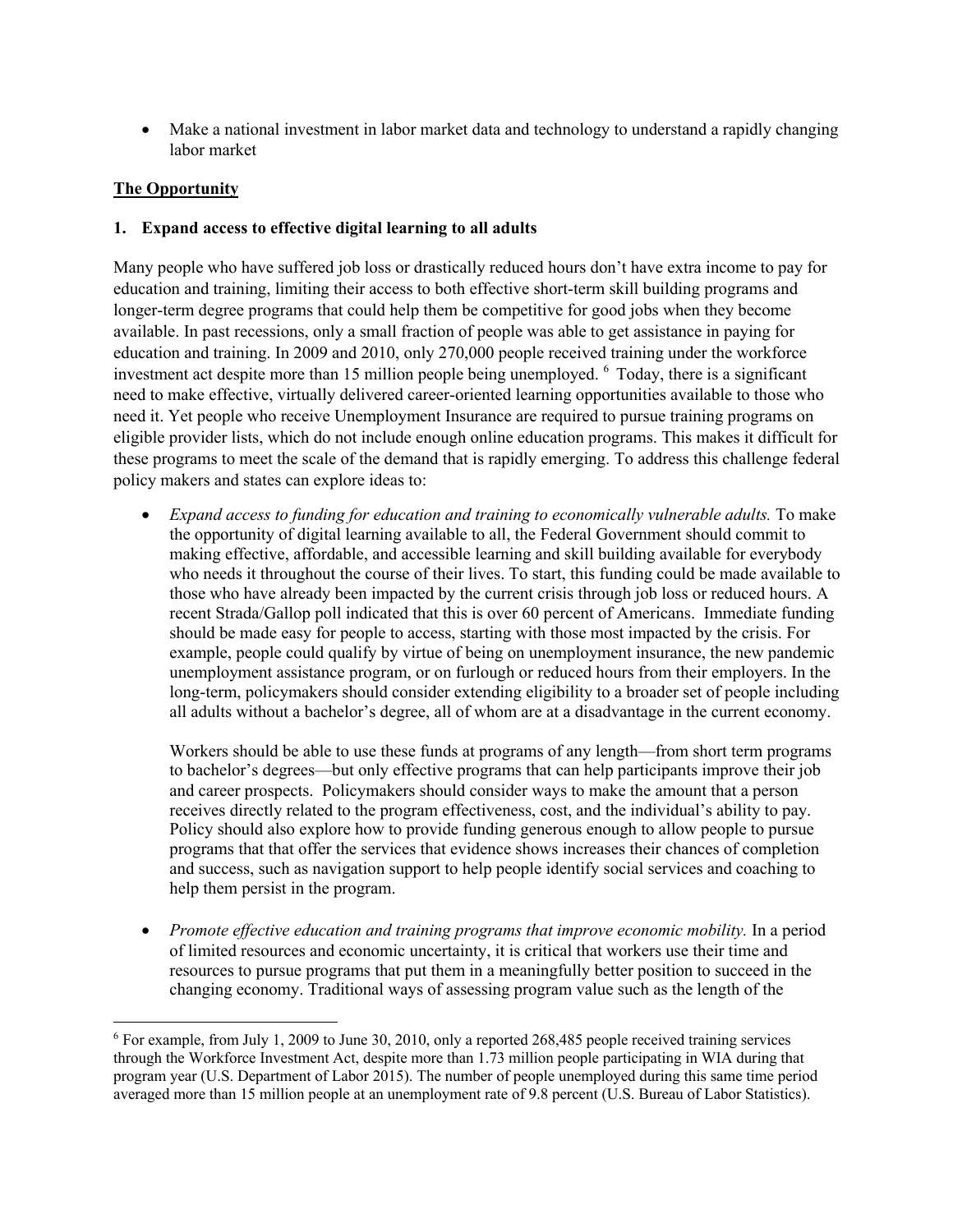program or the modality of the instruction are not feasible in the current crisis and stifle the potential for innovative educators to pioneer new approaches to affordable, accessible, and effective career-oriented learning. Instead, the Federal Government should consider assessing programs by the outcomes adults are prioritizing when they make the decision to build additional skills—namely, their ability to get into a new career path and increase their income or job quality. Advances in data quality and collection that allow faster and more effective evaluation of programs make this more feasible than in the past. It is especially important to connect any new funding to transparency around current results and willingness to track outcomes. Financing models that share the risk between the individual, government, and training provider can also help to bridge the time period for which data are not available on new programs.

The Federal Government could also take steps to help people use current funding sources like Pell as effectively as possible. Increasing transparency should be the first step. Using currently available data from the Departments of Education, Labor, and the Census Bureau, the Federal Government could create a list of online programs with good results based on the employment rates of all students who enroll in the program and the earnings of students after completing programs. Sharing this information, while taking all necessary steps to protect individuals' privacy, could be viewed as a minimum requirement for providers. Training provider scorecards that make critical data about the employment and wage outcomes of a diverse range of programs available to prospective students should be made readily available to people who are unemployed, as was authorized under the Workforce Innovation and Opportunity Act. Additionally, policymakers should explore limiting eligibility for Workforce Innovation Opportunity Act dollars to programs that either clear minimum thresholds with existing data, or for those that are new, are willing to collect it to better meet future performance benchmarks.

• Encourage the creation of new online and virtually delivered programs that get results for adult *learners.* While there are pockets of useful online education today, the current system does not have the capacity to provide flexible, affordable and effective online education to all those who will need it. There are particular shortages of career-oriented programs—both short and longer term—designed to prepare participants for specific occupations, as well as on-ramp programs that teach foundational skills or digital literacy skills that are a precursor to those career-oriented programs.

The Federal Government could offer grants to enable providers to create or scale innovative programs geared towards addressing the unmet needs of adult workers seeking to access new job opportunities. Larger "scaling" grants to expand existing programs could go to providers who can use existing data to demonstrate a track record of delivering online learning to working adults that improve their wages and career prospects. To encourage new program creation, "innovation" grants could also be made available to start programs that fill critical gaps. These grants could be made available to any program with experience delivering online content, in-person programs effectively serving adult learners, or new providers. Both types of grants could be used for curriculum design and modification, or to facilitate partnerships with local employers. Employers should play an active part in helping to create these programs so that they are aligned with employers evolving needs.

• *Study the transition of traditional programs to online programs.* The current transition of both traditional and non-traditional education providers to online learning presents an opportunity conduct live experiments to better evaluate what works to create, deliver, and engage in digital learning for a diverse population of adults. Policymakers can act swiftly to put in the necessary infrastructure to capture this data to better learn how policy can improve digital learning,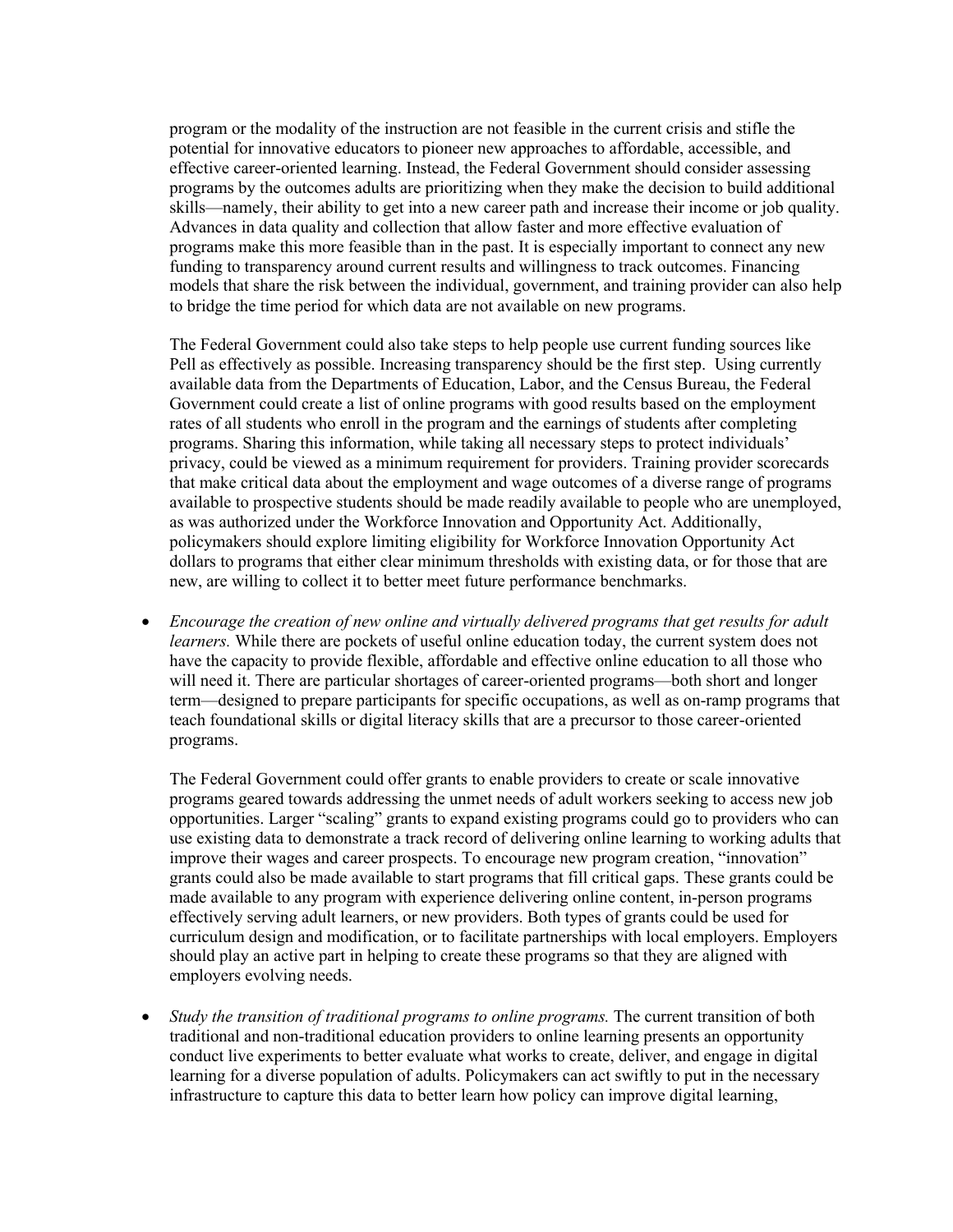particularly to address equity gaps in student success and improve economic security for communities of color.

#### **2. Enable workers to make informed decisions to choose a learning pathway that is right for them**

In past recessions, many people used limited time and resources on predatory or ineffective programs that did not improve their employment outcomes, which sparked a focus on gainful employment outcomes of providers. With the varied outcomes of online providers exposing workers to additional risk, adults impacted by the current crisis will be asked to make high-stakes decisions about whether and where to pursue new skill building opportunities. To do so most effectively, they'll need to understand what skills will be necessary to succeed in good jobs when they become available, what skills they already have, which programs help bridge any gaps they might have, and each program's track record of preparing participants for success. To address this challenge, policy makers can explore the following ideas to empower individuals to make informed decision-making:

- *Expand career coaching and equip career coaches with the skills, tools and data to support workers.* While research shows that well-trained career coaches and mentors can help people understand their options, make informed decisions and improve long-term outcomes, most current coaches lack access to the training and tools they need to provide effective support. The Federal Government could increase investments in reemployment assistance programs offered at American Job Centers and provide additional support to fund more career coaching in community colleges, community-based organizations, and other trusted institutions. All coaches—regardless of which program they are employed by—should be provided rigorous professional development to help them effectively serve their clients—including understanding a client's needs, goals, and current skills, awareness of local labor market data and the needs of local employers, assessing education and training options, and navigating available support services.
- *Support the creation of a worker-owned skills portfolios that captures a more complete picture of what a worker can do.* To expand opportunity for people to move more seamlessly between education and work and between sectors as the economy changes, workers need to be recognized for the skills they've built, no matter where they were acquired. To make a personal skills portfolio possible, the Federal Government can build on current efforts to accelerate the creation of interoperable systems that creates a common understanding of what skills people have built on the job, in education and training programs, or on their own. To lay the groundwork, the Federal Government could invest in the necessary architecture and create standards that promote the safe and secure interoperability of different data systems across the public and private sectors. Then, it can work with private partners to create innovative tools and interfaces that make these data userfriendly and accessible to help workers.
- *Make a national investment in labor market data and technology to understand a rapidly changing labor market.* Even in normal times, state agencies struggle to access and analyze the data they need to produce good information on which jobs are growing and the skills required for these new jobs. The result is that states end up having to purchase data and tools from a small set of real-time labor market providers. Instead of asking states to purchase duplicative and expensive labor market data and tools, the Federal Government can work with private and state partners to make the necessary infrastructure investments to make data available to all communities, so that people can understand the skills required for jobs near them, how the skills they have can be applied in new industries, and which learning pathways are available to help them acquire any skills they might need to build to be competitive.